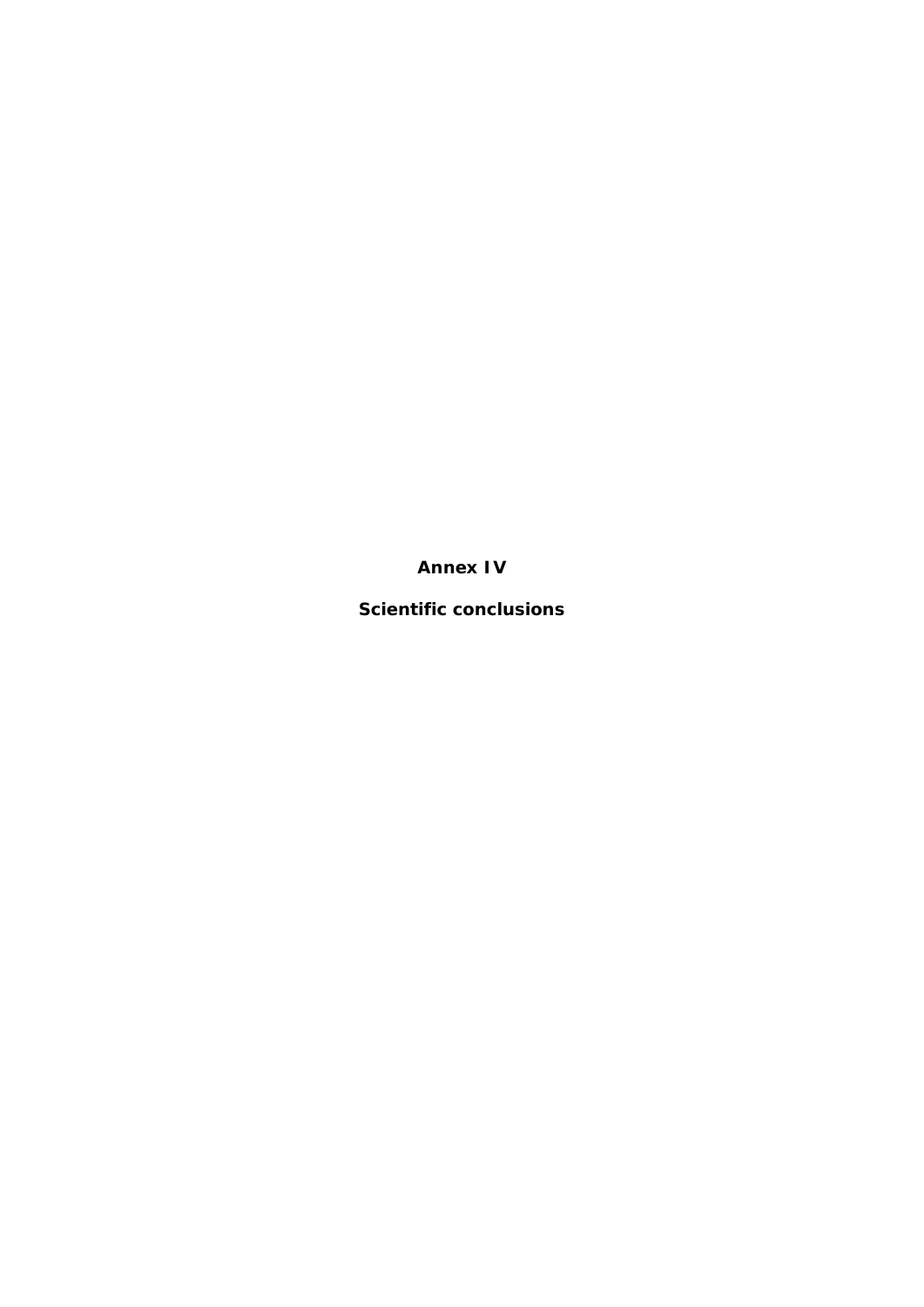## **Scientific conclusions**

Bioequivalence (BE) is required for the conclusion that efficacy and safety are similar to those of the reference medicinal product for a medicinal product with a marketing authorisation or marketing authorisation application under Article 10(1) of Directive 2001/83/EC.

Micro Therapeutic Research Labs Ltd is a contract research organisation (CRO) which conducts the analytical and clinical parts of bioequivalence studies, some of which have been used to support marketing authorisation applications of medicines in the EU.

Critical findings were identified following inspections to check compliance with Good clinical practice (GCP) by the Austrian Federal Office for Safety in Healthcare (BASG) and the Health Care Inspectorate of the Netherlands (IGZ) in February 2016 at Micro Therapeutic Research Labs Pvt. Ltd, Chennai, India.

In addition, a study performed at the Micro Therapeutic Research Labs Pvt. Ltd site in Coimbatore was inspected. Both the Chennai site and the Coimbatore site follow the same provisions.

In view of the critical inspection findings and the necessity to protect public health in the EU, several Member States considered that it is in the interest of the Union to refer the matter to the CHMP and request that it assesses the impact of the findings mentioned above on the benefit-risk balance of the medicinal products which have been authorised by the Member States on the basis of relevant trials performed at these sites between June 2012 and June 2016 and also that of pending marketing authorisation applications (MAA) that include such studies.

The CHMP was requested in particular to provide its opinion under Article 31 of Directive 2001/83/EC as to whether marketing authorisations of these products should be maintained, varied, suspended, or revoked and whether marketing authorisations applications should be authorised.

## **Overall summary of the scientific evaluation**

The findings of the Austrian and Dutch inspections raise serious concerns relating to the suitability of the quality management system in place at Micro Therapeutics Research LTd, India. Data from bioequivalence studies submitted to the Competent Authorities to demonstrate bioequivalence of medicinal products with their originator is considered unreliable. Therefore, for those products bioequivalence is not established.

Based on the submitted data during the procedure, the medicinal products Tadalafil Mylan 2.5 mg, 5 mg, 10 mg and 20 mg; Paracetamol DAWA 1000 mg film-coated tablets; Memantine Pharmascope 10 mg and 20 mg; Memantine DAWA 10 mg and 20 mg; Morysa 10 mg and 20 mg – SVUS Pharma a.s.; Bendroflumetiazid Alternova 2.5 mg and 5 mg tablets; the CHMP concluded that bioequivalence has been demonstrated vis-à-vis the EU reference medicinal product and recommended the maintenance of these marketing authorisations. For the Hydrokortison Alternova (Orifarm) and Hydrokortison BBS marketing authorisation applications, the CHMP concluded that the Member State(s) will have to consider whether the bridging between the proposed product and the medicinal products described in the literature as par Annex I of Directive 2001/83/EC is sufficiently established as the applications relate to Article 10a of Directive 2001/83/EC ('Well-established use').

In the absence of the demonstration of bioequivalence vis-à-vis the EU reference medicinal product, the requirements of Article 10 of Directive 2001/83/EC cannot be considered fulfilled, the efficacy and safety of the concerned medicinal products cannot be established, hence the benefit-risk balance cannot be considered positive. The CHMP therefore recommended the suspension of the marketing authorisations for all remaining medicinal products concerned by this referral procedure, as bioequivalence vis-à-vis the EU reference medicinal products has not been demonstrated.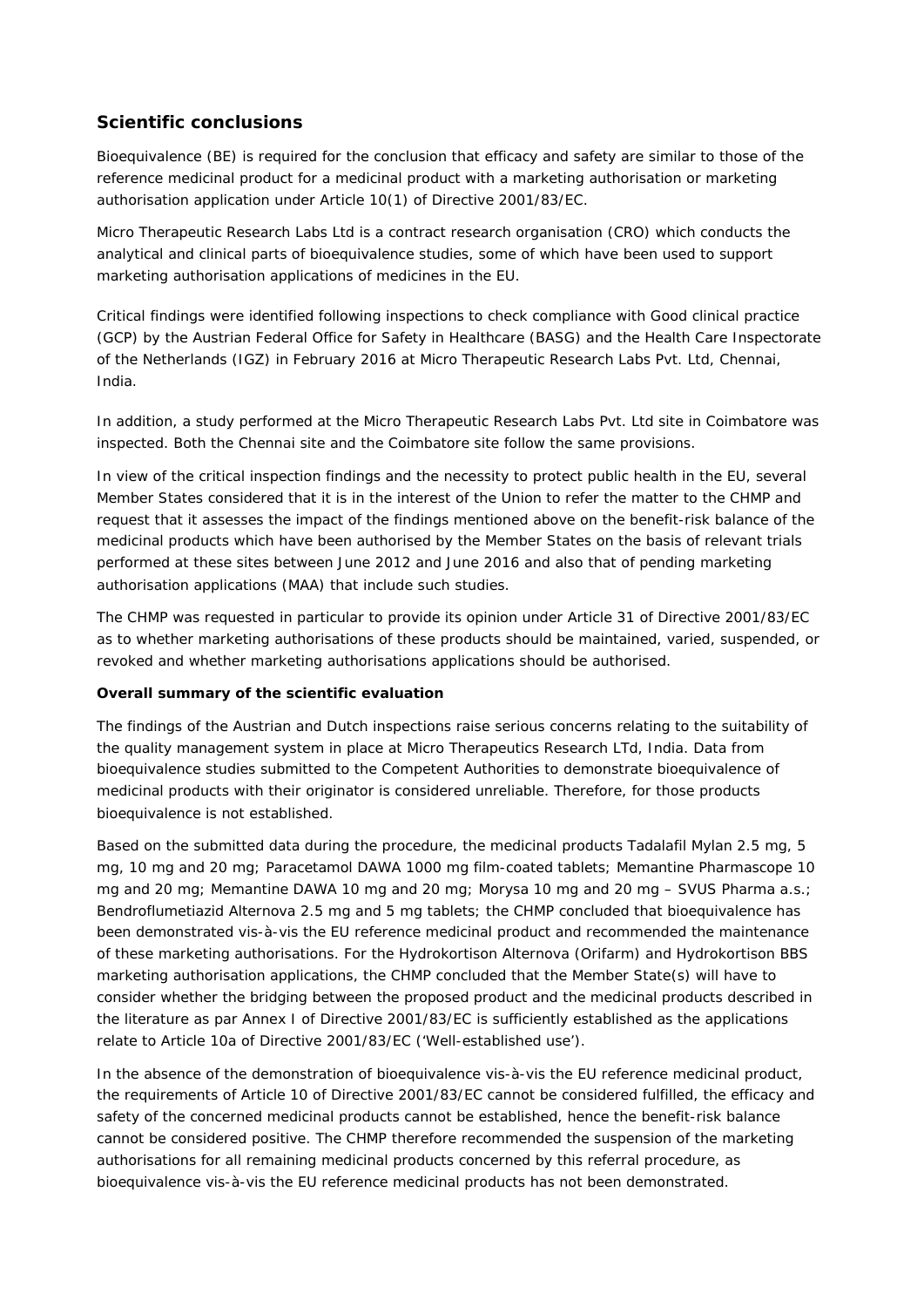Furthermore, the Committee recommends that the concerned marketing authorisations should be suspended unless the medicinal product is considered critical by the relevant national competent authorities.

An authorised medicinal product may be considered critical by the EU Member States based on the evaluation of the potential unmet medical need, considering the availability of suitable alternative medicinal products in the respective EU Member States and, as appropriate, the nature of the disease to be treated.

For marketing authorisations of a medicinal product considered critical, the suspension may be deferred in the relevant EU Member States for a period which shall not exceed twenty-four (24) months from the Commission Decision. Should during this period the EU Member State(s) consider a medicinal product not critical anymore, the suspension of the concerned marketing authorisation shall apply.

For all other marketing authorisation applications subject to this referral the CHMP considers that the applicants did not submit information which allows establishing bioequivalence to the EU reference medicinal product, and therefore the marketing authorisation applications do not currently fulfil the criteria for authorisation.

## **Grounds for CHMP opinion**

Whereas,

- The Committee considered the procedure under Article 31 of Directive 2001/83/EC for marketing authorisations and marketing authorisation applications for medicinal products for which the clinical and/or bioanalytical parts of the bioequivalence studies were performed at Micro Therapeutic Research Labs Limited during the period between June 2012 and June 2016;
- The Committee reviewed all available data and information provided by the MAHs/applicants, as well as information provided by Micro Therapeutic Research Labs Limited;
- The Committee concluded that the particulars supporting the marketing authorisations and marketing authorisation applications are incorrect and that the benefit-risk balance is considered not favourable for:
	- − Authorised medicinal products for which alternative data or a justification was submitted but considered insufficient by the CHMP to establish bioequivalence vis-à-vis the EU reference medicinal product;
	- − Marketing authorisation applications for which no alternative data or a justification was submitted.
- The Committee concluded that, for both marketing authorisations and marketing authorisation applications where there was alternative data to establish bioequivalence vis-à-vis the EU reference medicinal product the benefit-risk balance is considered favourable.

Therefore, in accordance with Articles 31 and 32 of Directive 2001/83/EC, the CHMP concludes that:

a. Marketing authorisations for medicinal products for which bioequivalence data or justification were not submitted or considered insufficient by the CHMP to establish bioequivalence vis-à-vis the EU reference medicinal product should be suspended, as the particulars supporting the marketing authorisations are incorrect and the benefit-risk balance of these marketing authorisation is considered not favourable pursuant to Article 116 of Directive 2001/83/EC.